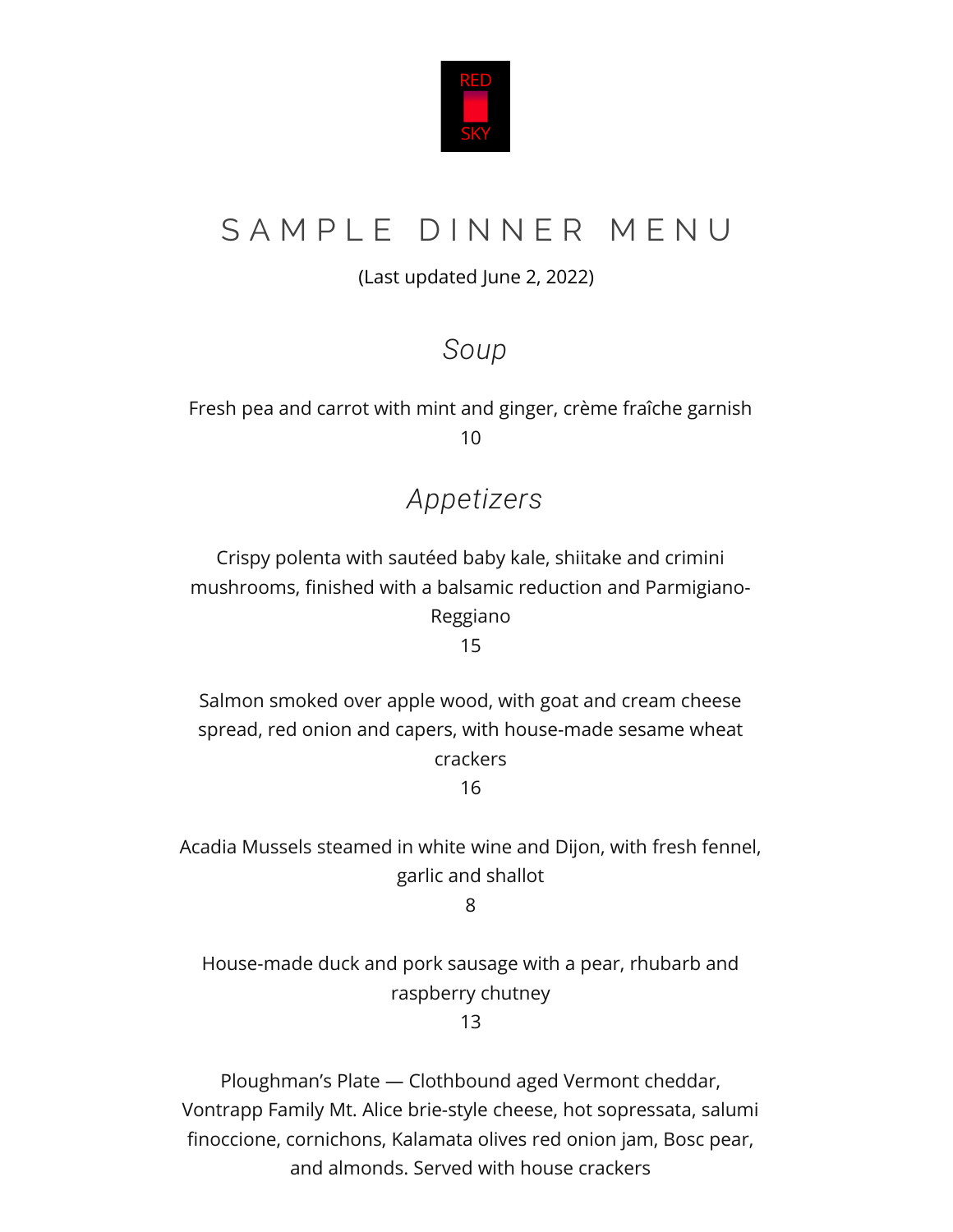#### *Salad*

# House salad of Beech Hill mixed greens and radishes, with cucumber and a balsamic vinaigrette

12

Steak salad of NY sirloin over Beech Hill lettuce with asparagus and a roasted cherry tomato and garlic dressing

 $22$ 

രം ക

# *Red Sky Burger*

Aged prime beef with sharp Vermont cheddar, roasted red pepper ketchup, house-made spicy mayonnaise and red wine caramelized onions on a brioche bun with cottage fries

22

### *Fish Sandwich*

Fresh cod cake with house made tartar on the side, lettuce and tomato and cottage fries

18

Roasted Brussel sprouts with garlic, parmesan and breadcrumbs 6

# *Main Courses*

Lobster and risotto — the meat of a whole lobster sautéed with sherry, and served over a mushroom risotto with asparagus

42

Atlantic salmon baked in parchment with tomato, artichoke hearts and sautéed onion